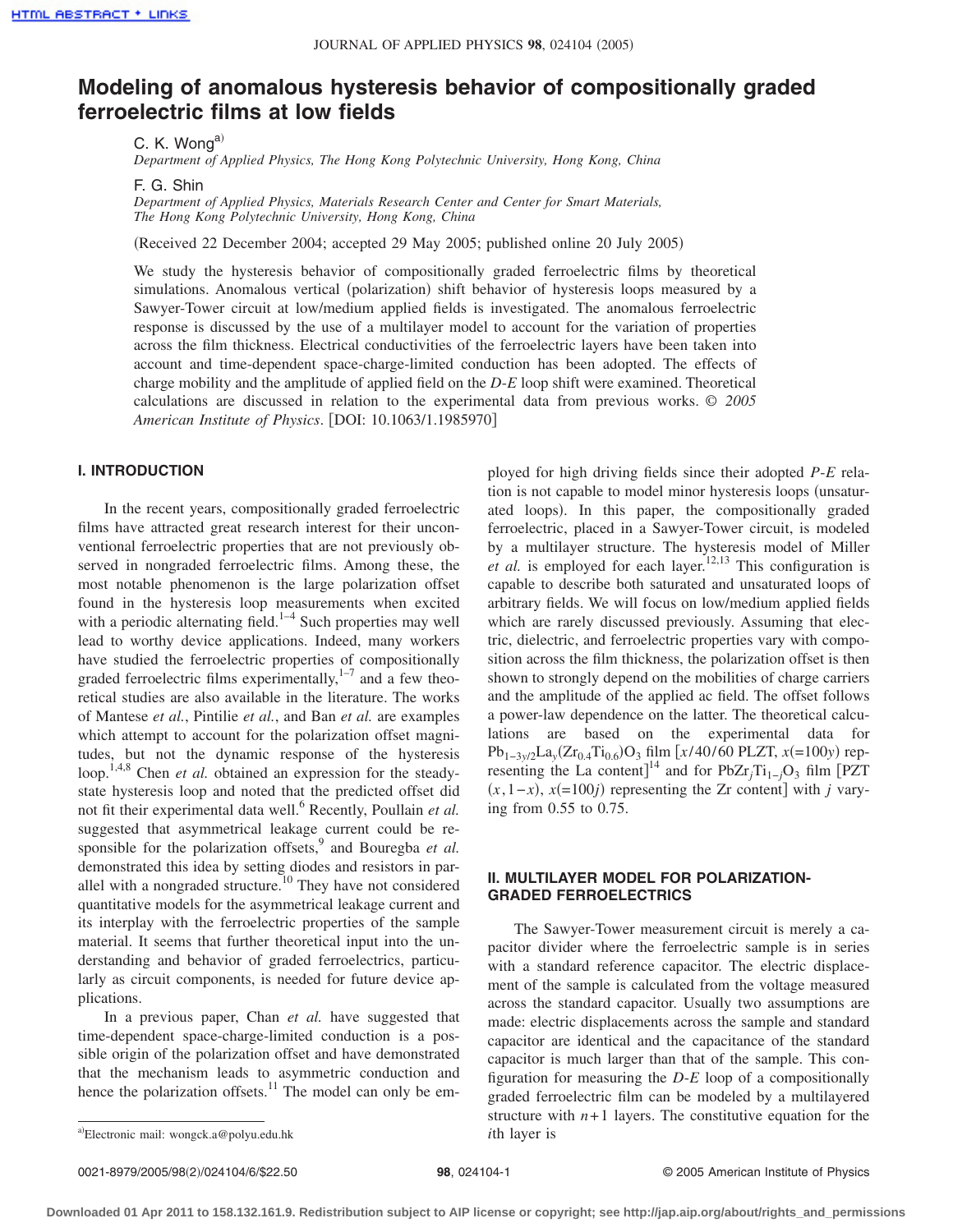TABLE I. Properties of  $Pb(Zr_{0.4}Ti_{0.6})O_3$  and 12/40/60 PLZT.

|                    | $\epsilon/\epsilon_0^a$ | $\sigma_0$<br>$(\Omega^{-1}$ cm <sup>-1</sup> ) | $\mu_{n}$<br>$\left(\frac{\text{cm}^2}{\text{V s}}\right)$          | $\mu_n$<br>$\text{cm}^2/\text{V}$ s) | P <sup>a</sup><br>$(\mu$ C/cm <sup>2</sup> ) | P <sup>0</sup><br>$(\mu$ C/cm <sup>2</sup> ) | $E_c^{\circ}$<br>$(V/\mu m)$ |
|--------------------|-------------------------|-------------------------------------------------|---------------------------------------------------------------------|--------------------------------------|----------------------------------------------|----------------------------------------------|------------------------------|
| <b>PZT</b><br>PLZT | 420<br>565              | $10^{-12c}$<br>$10^{-10}$                       | $2.5 \times 10^{-12}$ $2.5 \times 10^{-9}$<br>$2.5 \times 10^{-12}$ | $2.5 \times 10^{-9}$                 | 19                                           | 20<br>40                                     |                              |

a Reference 14.

<sup>b</sup>Reference 4.

<sup>c</sup>Reference 15.

$$
D_i = P_i + \varepsilon_i E_i,\tag{1}
$$

where *D* is the electric displacement, *P* is the polarization,  $\varepsilon$ is the permittivity, and *E* is the electric field, while *i* can be 1 to  $n+1$ . The first to *n*th layers represent in total the graded ferroelectric sample and the  $(n+1)$ <sup>th</sup> layer represents the standard capacitor which is nonferroelectric [i.e.,  $P_{n+1}=0$  in Eq. (1)]. Moreover, the permittivity of the standard capacitor has been taken as 100 times the largest value among the permittivities of the graded ferroelectric layers.

When an external electric field *E* is applied in the thickness direction across the film,

$$
E = \sum_{i=1}^{n+1} \nu_i E_i,
$$
 (2)

where  $\nu_i = d_i / \sum_{j=1}^{n+1} d_j$  and  $d_i$  represents the *i*th layer thickness. In this work, we assume for convenience that the sample and standard capacitor have identical thickness, and that all ferroelectric layers of the sample have even thickness. We also assume that the sample material supports a finite conductivity so that charges may flow, thus the boundary conditions for two adjacent layers require

$$
D_{k+1} - D_k = q_k,
$$
  
\n
$$
\sigma_k E_k - \sigma_{k+1} E_{k+1} = \partial q_k / \partial t,
$$
\n(3)

where  $\sigma$  and  $q$  are the electrical conductivity and interfacial charge density, respectively. *k* can be 1 to *n*. The input impedance of the measuring oscilloscope can be modeled by setting a finite value for  $\sigma_{n+1}$ . Using Eqs. (1)–(3), we obtain

$$
\alpha_k \frac{\partial E_{k+1}}{\partial t} + \beta_k E_{k+1} = \sigma_k E + \varepsilon_k \frac{\partial E}{\partial t} - \nu_k \frac{\partial [P_{k+1} - P_k]}{\partial t} - \sum_{\substack{j=1 \ j \neq k, k+1}}^{n+1} \nu_j \left[ \sigma_k E_j + \varepsilon_k \frac{\partial E_j}{\partial t} \right],\tag{4}
$$

where  $\alpha_k = \nu_k \varepsilon_{k+1} + \nu_{k+1} \varepsilon_k$  and  $\beta_k = \nu_k \sigma_{k+1} + \nu_{k+1} \sigma_k$ . Equation  $(4)$  constitutes *n* first-order differential equations. For a given external sinusoidal field  $E$ , we may obtain  $E_i$  as a function of time *t* when the *P*-*E* relations for the individual layers  $(P_i \text{ vs } i)$  $E_i$ ) are known. Then the *D*-*E* loop of the "sample" (as measured by a Sawyer-Tower circuit) can be obtained from the electric field across the standard capacitor and the average electric field across the sample. In this work, the model of Miller *et al.* is used to describe the *P*-*E* relations of the constituent materials, 12,13

$$
\frac{\partial P_i}{\partial E_i} = \left[ 1 - \tanh \sqrt{\frac{P_i - P_{\text{sat},i}}{\xi_i P_{s,i} - P_i}} \right] \frac{\partial P_{\text{sat},i}}{\partial E_i},\tag{5}
$$

where

$$
P_{\text{sat},i} = \xi_i P_{s,i} \tanh\left[\frac{\xi_i E_i - E_{c,i}}{2E_{c,i}} \ln\left(\frac{1 + P_{r,i}/P_{s,i}}{1 - P_{r,i}/P_{s,i}}\right)\right].
$$
 (6)

In this model,  $\xi$ <sub>i</sub> takes +1 and −1 for increasing  $E$ <sub>i</sub> and decreasing  $E_i$ , respectively.  $P_i$ ,  $P_s$ , and  $E_c$  denote remanent polarization, saturation polarization, and coercive field, respectively. When solving Eq.  $(5)$  with Eq.  $(4)$ , we use the relation  $\partial P_i / \partial t = (\partial P_i / \partial E_i) (\partial E_i / \partial t)$ .

It has been proposed that the polarization offset is an effect of the asymmetric leakage current. The timedependent space-charge-limited current is a possible origin that gives rise to such an effect.<sup>11</sup> Electrical conductivity which varies temporally and spatially within the film is recently given by Chan et al. and is written as (see Appendix)

$$
\sigma(x,t) = \frac{\mu_p(x) - \mu_n(x)}{2} \frac{\partial D(x,t)}{\partial x}
$$

$$
+ \sqrt{\left[\frac{\mu_p(x) + \mu_n(x)}{2} \frac{\partial D(x,t)}{\partial x}\right]^2 + \sigma_0(x)^2}, \qquad (7)
$$

where  $\mu_p(x)$  and  $\mu_n(x)$  are the *p*-type and *n*-type mobilities, respectively, and  $\sigma_0$  is the equilibrium conductivity. In solving Eqs. (4), (5), and (7),  $\partial D(x,t)/\partial x$  in Eq. (7) may be written in a finite difference form to suit the multilayer structure.

#### **III. COMPARISON WITH EXPERIMENTAL DATA**

We will first concentrate on the calculation of the PLZT system of Boerasu et al.<sup>14</sup> Their sample films were prepared by deposition of four PLZT layers with different La contents, followed by a rapid thermal annealing process. They measured the permittivity and remanent polarization of the four component materials, as well as the hysteresis loop of their 4/ 40/ 60 PLZT material. Both permittivity and remanent polarization were shown to increase with La content. Table I shows the constituent properties for  $Pb(Zr_{0.4}Ti_{0.6})O_3$  and 12/ 40/ 60 PLZT used in our calculation; properties for PLZT with lesser La content were obtained by linear interpolation. As insufficient data on the constituent properties of  $Pb(Zr_{0.4}Ti_{0.6})O_3$  and 12/40/60 PLZT were provided in their article, typical values based on other sources have been adopted in our calculation. Very few works have reported values for the electrical conductivity of PLZT. Jaffe *et al.* reported the conductivity for PZT as about  $10^{-12} \Omega^{-1}$  cm<sup>-1</sup>,<sup>15</sup>

**Downloaded 01 Apr 2011 to 158.132.161.9. Redistribution subject to AIP license or copyright; see http://jap.aip.org/about/rights\_and\_permissions**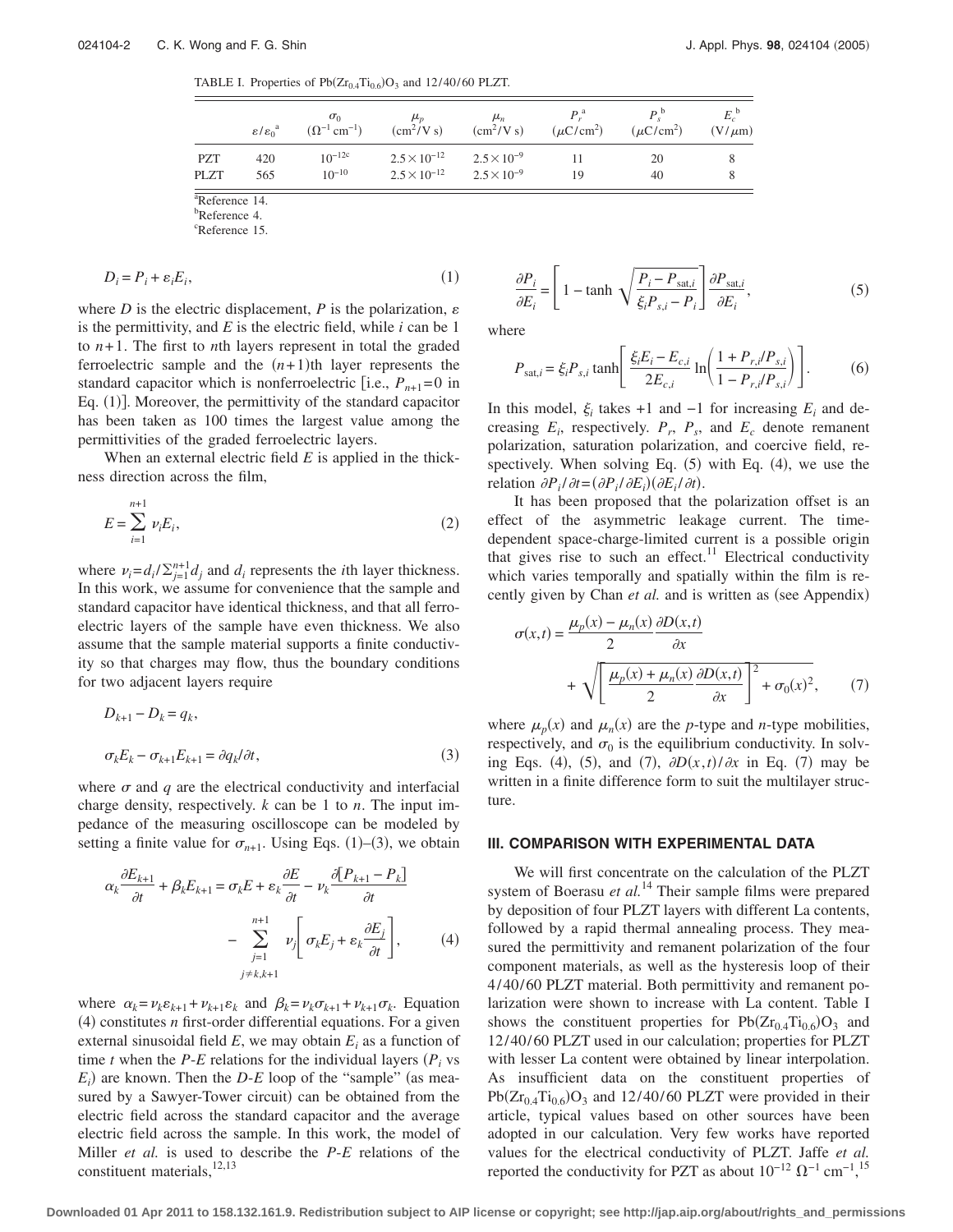

FIG. 1. Comparison of theoretical predictions for the *D*-*E* hysteresis loop of a PLZT-graded structure with the experimental data of Boerasu et al. (see Ref. 14).

while the measurement of Ray *et al.* gave a value of 4.6  $\times 10^{-10} \Omega^{-1}$  cm<sup>-1</sup> for Pb<sub>0.9</sub>La<sub>0.1</sub>(Zr<sub>0.53</sub>Ti<sub>0.47</sub>)<sub>0.975</sub>O<sub>3</sub>.<sup>16</sup> It seems that PLZT has larger conductivity than the PZT. We have therefore adopted  $\sigma_0 = 10^{-12}$  and  $10^{-10} \Omega^{-1}$  cm<sup>-1</sup> for  $Pb(Zr_{0.4}Ti_{0.6})O_3$  and 12/40/60 PLZT, respectively. Concerning the *p*-type and *n*-type mobilities, we follow Chan *et al.* to assume that  $\mu_n$  is 1000 times  $\mu_p$ .<sup>11</sup> A typical value for  $\mu_p$  is about  $2.5 \times 10^{-12}$  cm<sup>2</sup> V<sup>-1</sup> s<sup>-1</sup>. We find that, although different  $\mu_p$  values will not affect the direction of polarization offset, the magnitude of offset will be sensitive to the values of mobilities and we will demonstrate this in Fig. 1.

Figure 1 shows the *D*-*E* loop of the PLZT-graded structure measured at 50 Hz by Boerasu *et al.*, <sup>14</sup> as well as the modeled results using 20 layers [i.e.,  $n=20$  in Eq. (4)] at the steady state (i.e., when no more increase in offset is observed) after the application of the external ac field. A high impedance oscilloscope is generally essential for a reliable measurement. Hence,  $\sigma_{n+1}$  has been set to a value which is equivalent to 100 G $\Omega$  of input resistance of the oscilloscope. The graded sample is modeled by using  $\mu_n = 1000\mu_p$  with  $\mu_p$ = 2.5 × 10<sup>-11</sup>, 2.5 × 10<sup>-12</sup>, and 2.5 × 10<sup>-13</sup> cm<sup>2</sup> V<sup>-1</sup> s<sup>-1</sup>. The hysteresis loops are found to translate along the polarization axis as the simulation goes, reaching a stable offset value after some time. According to our simulation, these loops (shown in Fig. 1) should be very close to steady state after several minutes of measurement. However, a system with higher  $\mu$  will generally take slightly more ac cycles to reach steady state. The modeled steady-state results reveal that the hysteresis loop will shift toward a larger offset value when  $\mu$  increases. The measured result corresponds to a magnitude of polarization offset lying between the modeled results for  $\mu_n = 2.5 \times 10^{-8}$  and  $2.5 \times 10^{-9}$  cm<sup>2</sup> V<sup>-1</sup> s<sup>-1</sup> ("effective *p*-type mobility" between  $2.5 \times 10^{-11}$  and 2.5  $\times 10^{-12}$  cm<sup>2</sup> V<sup>-1</sup> s<sup>-1</sup>). Generally speaking, a high  $\mu$  promotes the effect of polarization offset, but no offset can be produced in our calculation for a nongraded ferroelectric film (e.g., PZT) even if it possesses high  $\mu$ . Concerning the direction of polarization offset, we find that it is determined by the direction of polarization gradient of the film. This is consistent with the experiments reported in the literature. $1-3$ 

Figure 2 shows the modeled results with different applied field amplitudes when  $\mu_n = 2.5 \times 10^{-9}$  cm<sup>2</sup> V<sup>-1</sup> s<sup>-1</sup>. In



FIG. 2. Theoretical results of the *D*-*E* hysteresis loop of a PLZT-graded structure with different applied electric fields.

general, the magnitude of polarization offset increases as the amplitude of applied field increases. On the other hand, the width of the loops also increases as the field amplitude increases and this feature is always observed in the past experiments.3,6,17 However, this phenomenon did not emerge from the results of the model of Chan *et al.* which was not quite suitable for modeling minor hysteresis loops. When the amplitude of applied field is limited, many layers in the sample trace minor hysteresis loops (unsaturated loops) and the width of the resultant loop is also small. The modeled result for a downgraded film is also shown in Fig. 2. This is obtained by reversing the gradient of all constituent properties.

For an upgraded film employing  $E_{\text{max}} = 60 \text{ V}/\mu \text{m}$ , the dynamic profile of the polarization shift magnitude is illustrated in Fig. 3, which is similar to the charging of a capacitor. This agrees with the experimental results of Brazier *et al.*<sup>5</sup> They also suggested that this time-dependent behavior was controlled by the *RC* behavior of the Sawyer-Tower components and an expression had been proposed. In our previous work, we have derived explicit expressions for the dynamic behavior of a ferroelectric film with symmetric (Ohmic) conductivity and for the saturated remanent polarization values of a ferroelectric film with asymmetric conductivity. The time taken to reach steady state has been found to also depend on the electric, dielectric, and ferroelec-



FIG. 3. The time development of the polarization offset of a PLZT-graded structure with  $E_{\text{max}} = 60 \text{ V}/\mu \text{m}$  and  $\mu_n = 2.5 \times 10^{-9} \text{ cm}^2 \text{ V}^{-1} \text{ s}^{-1}$ .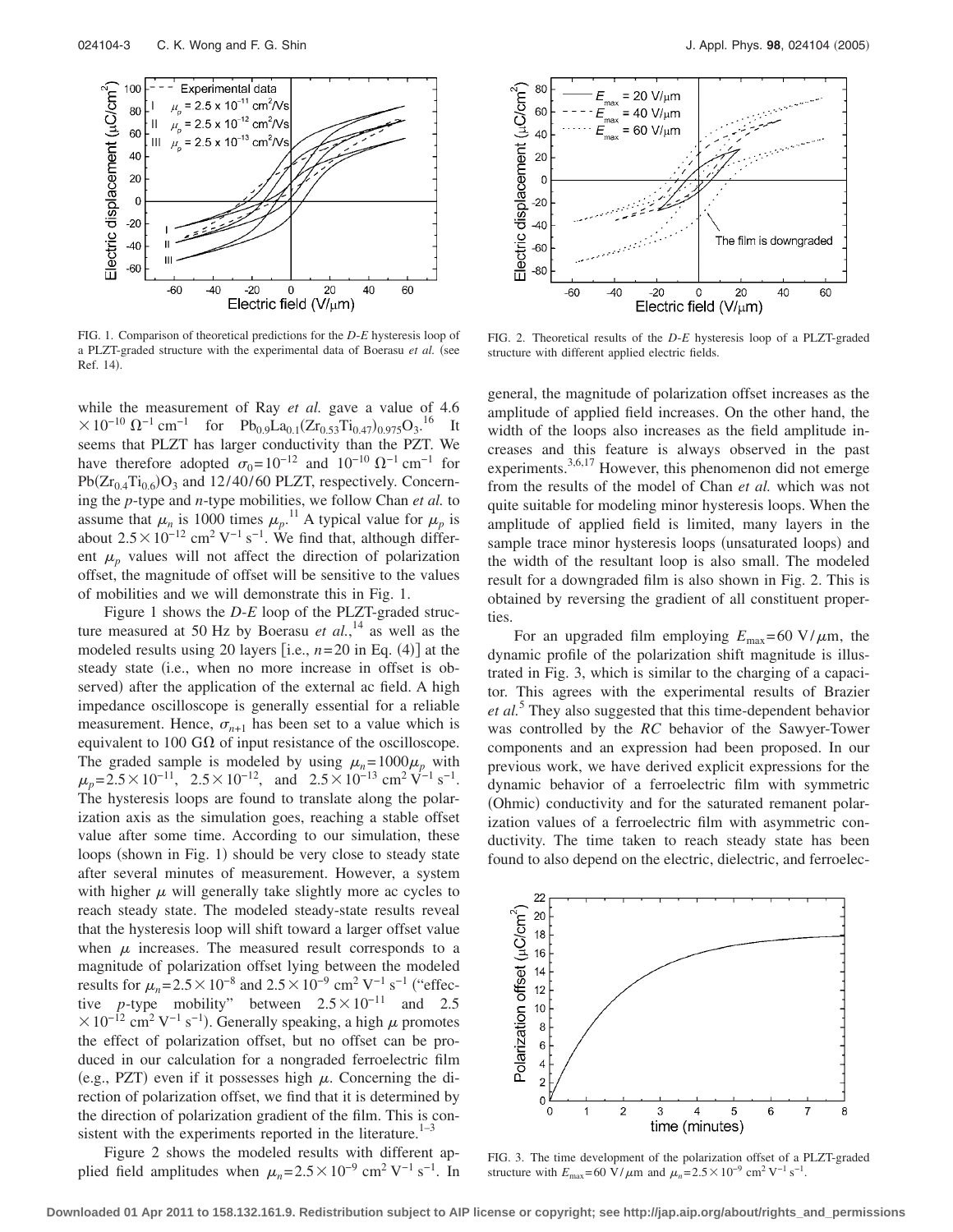

FIG. 4. The time development of the (a) electric field and (b) polarization in the constituents of a PLZT-graded structure with  $E_{\text{max}} = 60 \text{ V}/\mu \text{m}$  and  $\mu_n$  $= 2.5 \times 10^{-9}$  cm<sup>2</sup> V<sup>-1</sup> s<sup>-1</sup>.

tric properties of the sample, as well as the frequency of the applied field in a complicated manner.<sup>18</sup> Our simulation for graded ferroelectrics also reveals that the properties of the layers strongly affect this dynamics. It is found that more ac periods are required for reaching the steady state, when the sample conductivity is decreased in the calculation. On the other hand, a higher frequency also means more cycles to reach the steady state, but not necessarily requiring a longer duration of measurement. However, analytical expressions to characterize the dynamic behavior for graded ferroelectrics are difficult to obtain.

Figures  $4(a)$  and  $4(b)$  show the dynamics of the values of electric field after each ac period and the polarization distribution of a graded film with 20 layers, i.e., only the electric field and polarization when *t* is a multiple of 0.2 s are shown. The adopted constituent properties are identical to the set in Fig. 3. In Fig. 4(a), the electric field spreads out over a wide range of values with a minimum at the first layer and maximum at the 20th layer. In other words, there is a large spread in electric field across the film thickness and this spread progressively increases until saturation (see Fig. 5). If a graded ferroelectric sample possesses zero conductivity, there will be no progressive increment of spread in the electric field. An important note from Fig.  $4(a)$  is, since the field values in the sample decrease progressively, the electric field across the reference capacitor thus progressively increases. In Fig. 4(b), information about the time-dependent polarization gra-



FIG. 5. The progressive increment of the spread in electric field between the first and 20th layers of a PLZT-graded structure with  $E_{\text{max}} = 60 \text{ V}/\mu\text{m}$  and  $\mu_n = 2.5 \times 10^{-9}$  cm<sup>2</sup> V<sup>-1</sup> s<sup>-1</sup>.

dient within the sample is shown. Since we have set the  $P_r$ 's to monotonically increase from the first layer to the 20th layer, the polarization has the largest magnitude at the 20th layer and the smallest magnitude at the first layer.

In Fig. 6, the time-dependent conductivity for the first 5 s is shown. The distribution of conductivity  $\sigma(t)$  across the film thickness is very close to the distribution of  $\sigma_0$  which varies from  $10^{-12}$  to  $10^{-10}$   $\Omega^{-1}$  cm<sup>-1</sup>. Apart from the first half second, the change of conductivity  $\sigma(t)$  after each period is small.

Now we come to a PbZr<sub>*j*</sub>Ti<sub>1−*j*</sub>O<sub>3</sub> system with *j* varying from  $0.55$  to  $0.75$ ; our adopted properties for PZT  $(55,45)$ and PZT (75,25) are shown in Table II. Similar to the treatment of the previous PLZT system, the properties for other compositions of PZT were obtained by linear interpolation. Moreover, we assume that  $P_s$  is 10% larger than  $P_r$ . The electrical conductivity of a PZT can vary quite sensitively with the impurity level and device structure.<sup>19,20</sup> For the illustration of the effect of high conductivity in some situations, we assume that the film possesses high-conductivity values. For low-conductivity films, it generally takes more ac cycles in the simulations to reach steady state unless the input impedance of the measuring oscilloscope has a lower value such as that demonstrated by Chan *et al.*<sup>11</sup> In addition, the conductivity for PZT  $(55, 45)$  is assumed to be smaller



FIG. 6. The first 5 s of the time-dependent conductivity in the constituents of a PLZT-graded structure with  $E_{\text{max}} = 60 \text{ V}/\mu\text{m}$  and  $\mu_n = 2.5$  $\times 10^{-9}$  cm<sup>2</sup> V<sup>-1</sup> s<sup>-1</sup>.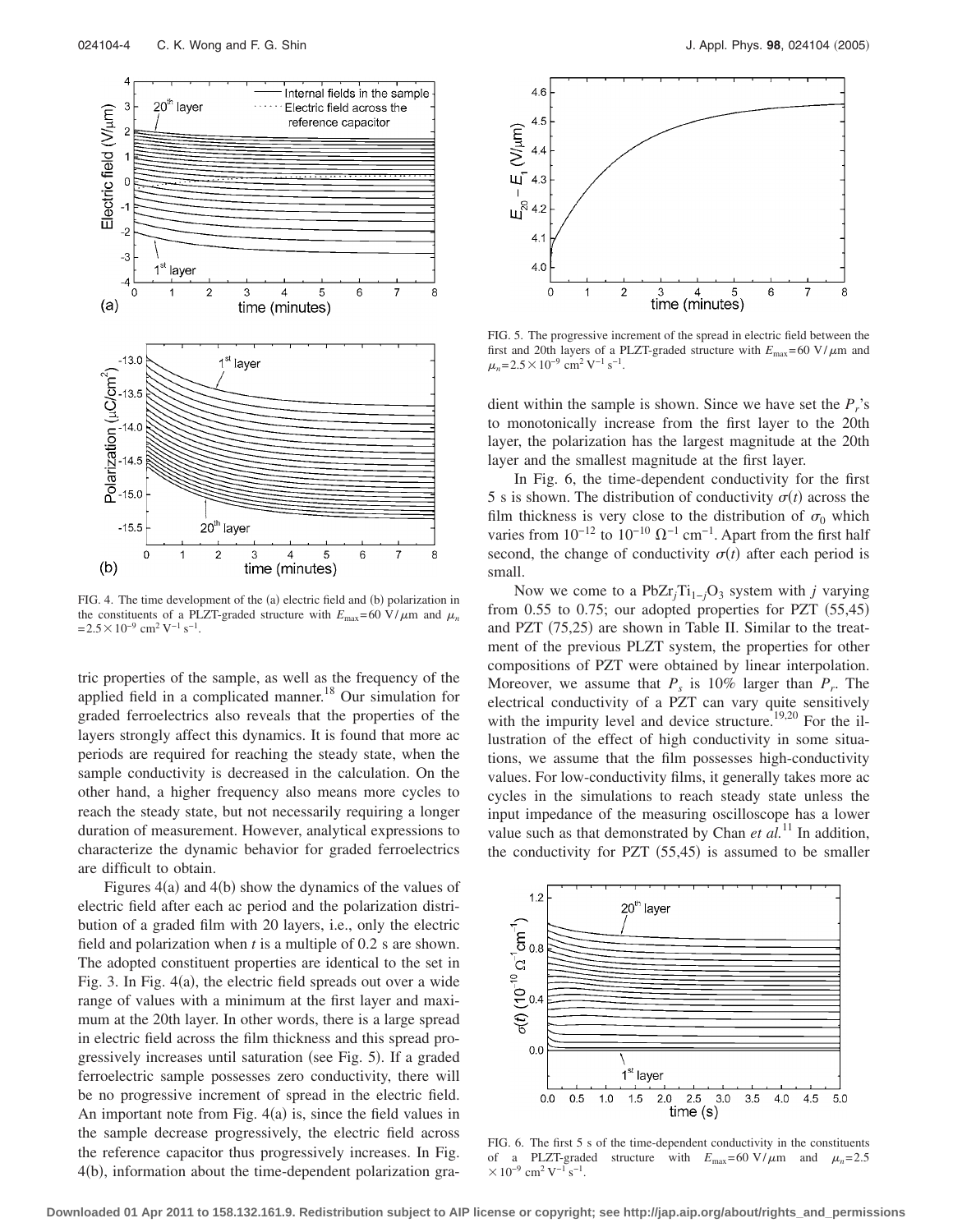TABLE II. Properties of PZT (55/45) and PZT (75/25). Symbol *j* represents the composition of Zr in  $PbZr_jTi_{1-j}O_3$ .

|      | $\epsilon/\epsilon_0^a$ | $\sigma_0$<br>$(\Omega^{-1}$ cm <sup>-1</sup> ) | $\mu_{n}$<br>$\rm (cm^2/Vs)$ | $\mu_{\scriptscriptstyle n}$<br>$\rm (cm^2/Vs)$ | $P_{\cdot}^{\alpha}$<br>$(\mu$ C/cm <sup>2</sup> ) | $(\mu$ C/cm <sup>2</sup> ) | $E_{\circ}^{\mathfrak{a}}$<br>$(V/\mu m)$ |
|------|-------------------------|-------------------------------------------------|------------------------------|-------------------------------------------------|----------------------------------------------------|----------------------------|-------------------------------------------|
| 0.55 | 580                     | $1.33 \times 10^{-10}$                          | $2.5 \times 10^{-9}$         | $2.5 \times 10^{-6}$                            | 33                                                 | 36.3                       | 4.3                                       |
| 0.75 | 450                     | $2.5 \times 10^{-10}$                           | $2.5 \times 10^{-9}$         | $2.5 \times 10^{-6}$                            | 36                                                 | 39.6                       | 2.5                                       |

a Reference 21.

<sup>b</sup>Reference 11.

than that for PZT  $(75,25)$ .<sup>21</sup> The modeled results at steady state for five different applied field amplitudes are shown in Fig. 7. The frequency of the applied field was taken as 100 Hz and  $n=20$  in the calculation. The phenomenon that the magnitude of polarization offset increases for increasing field amplitudes is evident and approximately obeys a power law. Figure 8 shows that the polarization offset is proportional to  $E_{\text{max}}^{1.96}$ .

In a previous work, Brazier *et al.* measured the polarization offset  $(P_{\text{off}})$  of PbZr<sub>j</sub>Ti<sub>1−j</sub>O<sub>3</sub> with *j* varying from 0.55 to 0.75.<sup>2</sup> They found a power-law dependence of  $P_{\text{off}} \sim E_{\text{max}}^{\gamma}$ with  $\gamma = 5$  at large applied fields. However, their experimental data reveal another power-law dependence of  $P_{\text{off}} \sim E_{\text{max}}^{1.6}$ when  $E_{\text{max}}$  is smaller than the coercive field of PZT. In another report, their measured values also revealed a  $\gamma \approx 1.79$ for the same composition of a graded PZT film within the low-field regime ( $E_{\text{max}} \le 10 \text{ V}/\mu\text{m}$ ), and the value of  $\gamma$  is also larger within the regime of high driving fields.<sup>22</sup> In Figs. 7 and 8, we focus on the effect of small to medium applied field. We obtain a power-law dependence of  $P_{\text{off}} \sim E_{\text{max}}^{1.96}$  for  $E_{\text{max}}$  varying from 2 to 10 V/ $\mu$ m. This finding suggests that the space-charge-limited current is able to describe the power-law relationship of graded ferroelectrics at the small to medium field region such as that demonstrated by Brazier *et al.* If high driving fields are adopted in the simulation and all layers in the sample trace saturated loops, larger value of  $\gamma$  will be obtained (>3) such as that demonstrated by Chan  $et \ al.<sup>11</sup>$  In reality, many measurements on the polarization offset of graded ferroelectrics reported some larger  $\gamma$  at high applied fields  $(\gamma \approx 2-5)$  and the same compositionally graded film can also give vastly different  $\gamma$ 's for upgraded and downgraded films. $3,17,23-25$  This suggests that other conduction mechanisms may become significant at the high-field



FIG. 7. Theoretical results of the *D*−*E* hysteresis loop of a PZT-graded structure with different applied electric fields.

regimes. A more rigorous calculation applicable from low to high fields may need to include other conduction mechanisms as well as the substrate effect and/or the film-electrode interaction. Nevertheless, the phenomenon that larger field amplitude leads to larger polarization offset remains the same from low to high applied fields.

#### **IV. CONCLUSIONS**

In conclusion, simulations of the anomalous polarization offset in compositionally graded ferroelectric films have been performed. The variations of the constituent parameters are implemented by the use of a multilayer model, and the conduction behavior is described by a time-dependent spacecharge-limited current. Both a higher mobility of charge carriers and larger amplitude of applied field will enhance the effect of polarization offset, as have been illustrated using the experimental values of the PLZT system of Boerasu *et al.*<sup>14</sup> as well as a PZT system with Zr content varying from 0.55 to 0.75. Our results reveal that a characteristic feature associated with the dynamic polarization offset phenomenon is the progressively increasing spread in the internal field across the film thickness preferentially toward lower-field values (or alternatively toward higher-field values). The resulting  $P_{\text{off}}$  vs  $E_{\text{max}}$  relationship seems to indicate that the present model is appropriate for discussing the offset phenomena in the regime of small to medium field magnitudes, when the ferroelectric layers (or some of them) trace minor hysteresis loops.



FIG. 8. The variation of polarization offset with the magnitude of electric field across sample. The polarization offset is approximately proportional to  $E_{\rm max}^{1.96}$ .

**Downloaded 01 Apr 2011 to 158.132.161.9. Redistribution subject to AIP license or copyright; see http://jap.aip.org/about/rights\_and\_permissions**